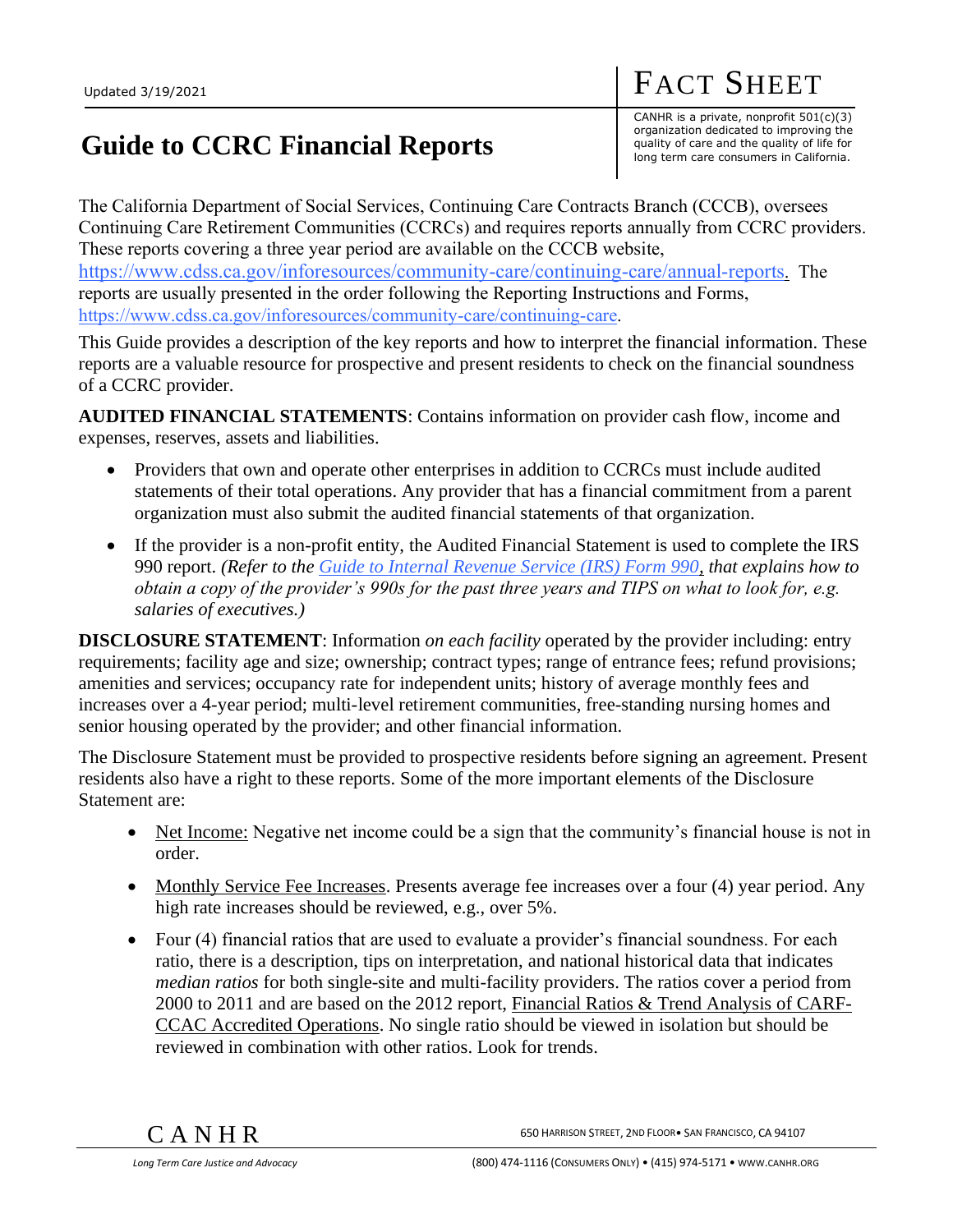- **1. Long-Term Debt to Total Assets Ratio**: Relates provider's indebtedness to total assets. Lower percentages are preferred indicating a stronger capital structure. *(Single-site = 37.82 to 43.05% and multi-site = 39.80 to 49.15%)*
- **2. Operating Ratio:** Measures current cash operating revenues against cash operating expenses but includes interest income, interest expense, and net assets released for operations. Operating Ratios of less than 100% are preferred. *(Single-site = 98.06 to 102.24% and multi-site = 97.50 to 104.93%)*
- **3. Debt Service Coverage:** Reflects provider's ability to fund annual interest and principal payments from cash revenue and entrance fees. Ratios of less than 1 indicate that there may be financial problems. *(Single-site = 1.83 to 2.63.05% and multi-site = 2.10 to 3.24%)*
- **4. Days Cash on Hand:** States the number of days of cash available to cover operating expenses. More than 180 days is preferred. *(Single-site = 258 to 332 days and multi-site = 201 to 321 days)*

**KEY INDICATORS REPORT:** Presents a chart displaying fifteen (15) "indicators" that show a provider's financial condition and/or performance covering information from the past five years and projections for the coming five years.

The indicators cited are commonly used to evaluate a provider's financial soundness. For each indicator, there is a description, tips on interpretation, and national historical data that indicates *median ratios* for both single-site and multi-facility providers. The ratios cover a period from 2000 to 2011 and are based on the 2012 report, Financial Ratios & Trend Analysis of CARF-CCAC Accredited Operations. Note: The numbers correspond to the numbers on the chart.

- **1. Occupancy Rates:** Provide information on the average annual occupancy rate based on all units including independent and assisted living, dementia care, and skilled nursing. Occupancy rates consistently below 90% should raise concern for the provider's long-term financial stability.
- **2. Net Operating Margin:** Compares revenues and expenses from services to residents and excludes interest income, dividends, interest expense, depreciation, income taxes, entrance fees and contributions. Operating margins above 5% are preferred. *(Single-site = .04 to 7.52% and multisite = .80 to 6.9%)*
- **3. Net Operating Margin – Adjusted**: Same exclusions as Net Operating Margin but includes net proceeds from entrance fees. Adjusted Net Operating Margins above 15% are preferred. *(Singlesite = 16.80 to 20.65% and multi-site = 16.04 to 20.27%)*
- *4.* **Unrestricted Cash and Investments:** Represents provider's total cash and investments available to management to use with minimum approval. No restricted funds are counted.
- **5. Days Cash on Hand:** Greater than 180 days is preferred.
- *6.* **Deferred Revenue from Entrance Fees:** Total revenue from entrance fees deferred at the end of the provider's fiscal year.
- **7. Net Annual Entrance Fee Proceeds:** The amount remaining from Entrance Fees received minus refunds.
- **8. Unrestricted Net Assets:** Total assets less restricted assets.
- **9. Annual Capital Asset Expenditures:** Amount spent on capital improvements during the fiscal year.